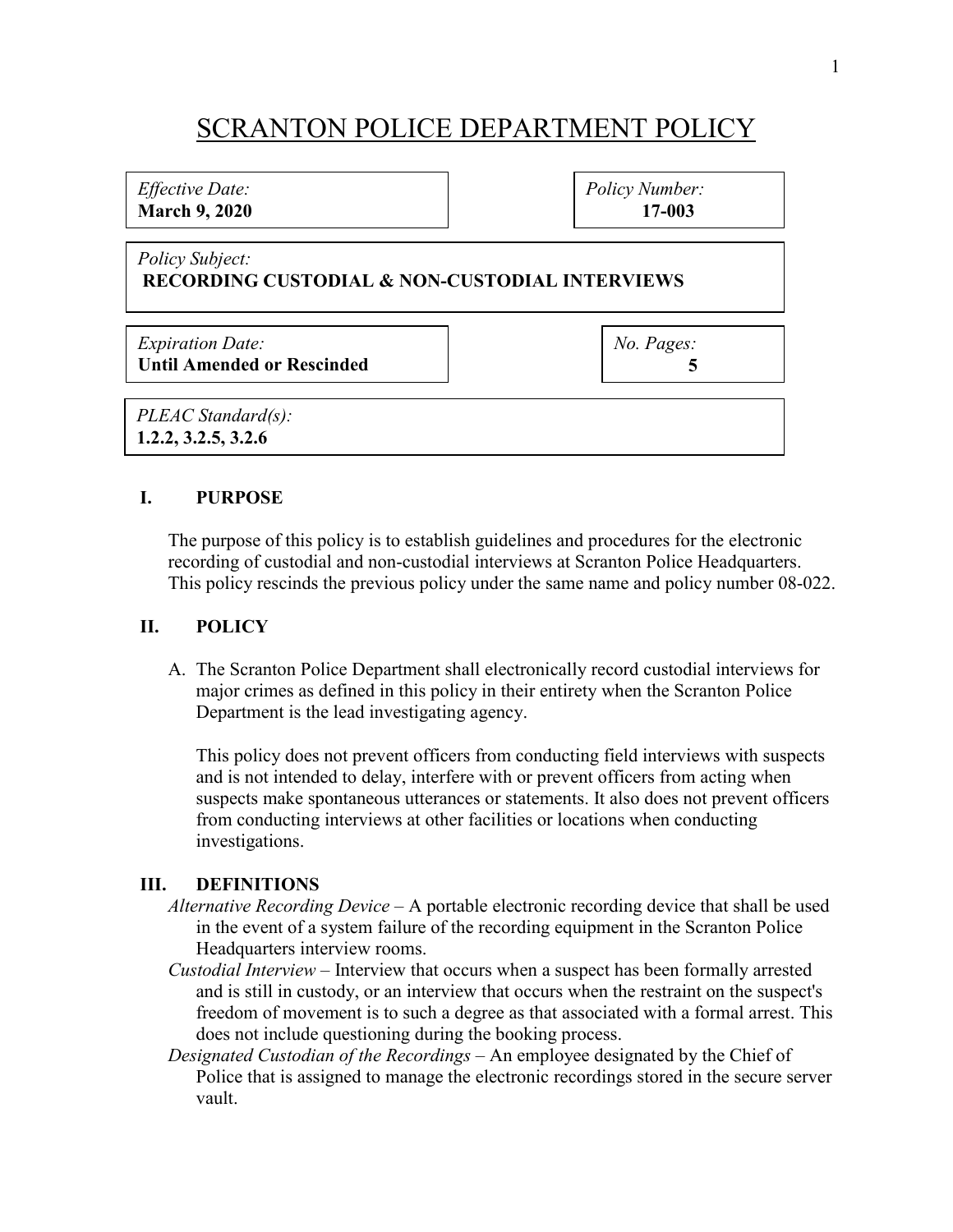- *Electronic Recording* Audio or video recording that is an authentic, accurate, unaltered record.
- *Interview Room* A room at Scranton Police Headquarters specifically designated for interviews and equipped with electronic recording equipment.
- *Major Crimes* The following Part I crimes as defined in the Federal Bureau of Investigation (FBI) Uniform Crime Reports (UCRs); Criminal Homicide, Rape (to include all Chapter 31 crimes of Title 18 of the PA Crimes Code), Robbery, Aggravated Assault and Arson, whether committed by adults or by juveniles who could be charged as adults for such offenses.
- *Privileged Conversation* Any private conversation made between a suspect and a lawyer, a member of the clergy, or a spouse.
- *Secure Server Vault* Storage for the electronic recordings as defined by the Information Technology Department of the City of Scranton.

# **IV. PROCEDURES**

- A. Electronically Recorded Interviews
	- 1. Custodial interviews for major crimes as defined in this policy conducted at Scranton Police Headquarters shall be electronically recorded in their entirety.
	- 2. An electronic recording of the following types of statements is not required:
		- a. Spontaneous statements that are not made in response to a question.
		- b. Statements made during arrest processing in response to a routine question.
		- c. Statements made during custodial interviews that are conducted by law enforcement officers of another agency.
		- d. Statements obtained by federal law enforcement officers.
		- e. Statements given at a time when the interviewing officers are unaware that the person is suspected of a major crime.
		- f. Any other statements made where time and/or exigency would prohibit recording under this policy.
- B. The following procedures shall be followed for electronically recording interviews:
	- 1. During a custodial interview officers will activate the interview recording equipment prior to securing the subject in the interview room.
	- 2. If, during the course of a non-custodial interview, the officer determines that the interviewee may be a suspect in a major crime investigation, the recording equipment may be activated at the discretion of the interviewing officer. The recording equipment is required to be activated during circumstances in which the situation becomes custodial and the interview involves a suspect in a major crime investigation.
	- 3. If the suspect is involved in a privileged conversation that is protected by law, the suspect will be removed from the interview room; the recording equipment will remain on. The suspect will be placed in an available room that is not recorded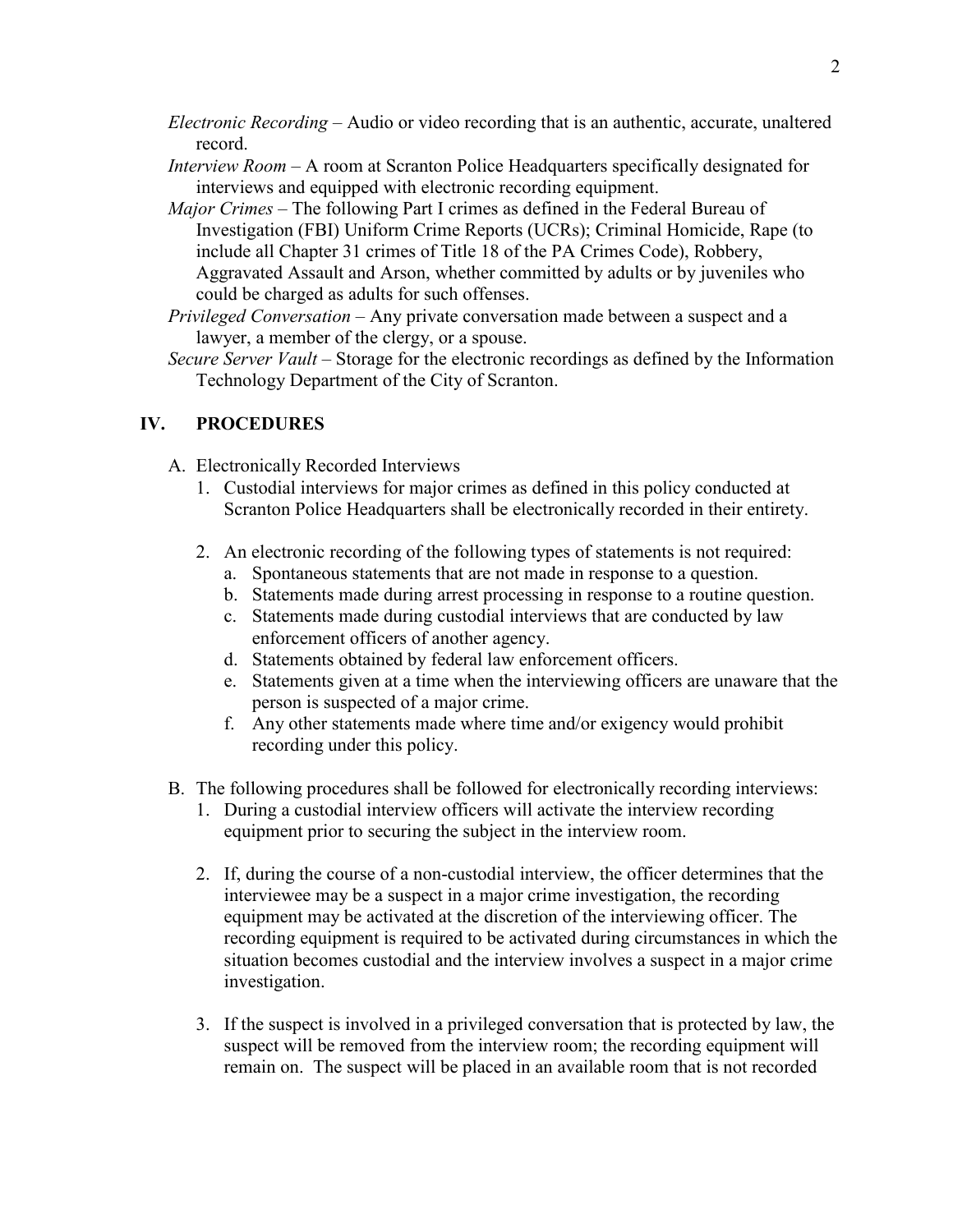for the duration of the privileged conversation and will be returned to the interview room to complete the interview.

- 4. Brief periods of recess, upon request by the person in custody or the law enforcement officer, do not constitute an "interruption" of the record. The recording equipment will remain on during breaks even if the suspect briefly leaves the interview room.
- 5. If the recording is a visual recording the suspect must be placed within view of the camera. All other persons in the interview room not in view of the camera will identify themselves for the electronic recording.
- 6. In the event of a system failure, officers shall use an approved alternative recording method. Only departmental approved devices may be used as an alternative recording device. The alternative recording devices will be stored in both the Patrol and Detective Supervisors offices. Officers will continue to interview suspects and document any equipment failure in their report. At the conclusion of the recorded interview the alternative recording device will be processed in accordance with Policy 07-012 Digital Media Evidence.
- 7. Detectives/Officers may employ a wide range of techniques and procedures to establish dialogue, build rapport and conduct the interview. These techniques and procedures shall be consistent with the Interviewing and Interrogation best practices for law enforcement.
- 8. Routine maintenance and trouble shooting of the recording system will be the responsibility of the Information Technology Department for the City of Scranton.
- 9. There is no requirement that Miranda Warnings be video recorded if those rights have been previously administered. Under such circumstances, detectives shall make an effort, where practicable, to have the subject acknowledge the advisement and waiver of his or her constitutional rights during the recorded interview process and advise the subject that the interview is being recorded.

If Miranda Warnings have not been given previously, advise the subject of the Miranda Warnings and that the interview is being recorded.

If the interview is non-custodial and the interview is going to be electronically recorded the interviewer shall advise the subject that the interview is being recorded at the beginning of the electronic recording.

10. If the subject requests the interview to not be electronically recorded the detective/officer will note on the recording the date, time and reason for stopping the recording. The detective/officer will then stop the electronic recording. The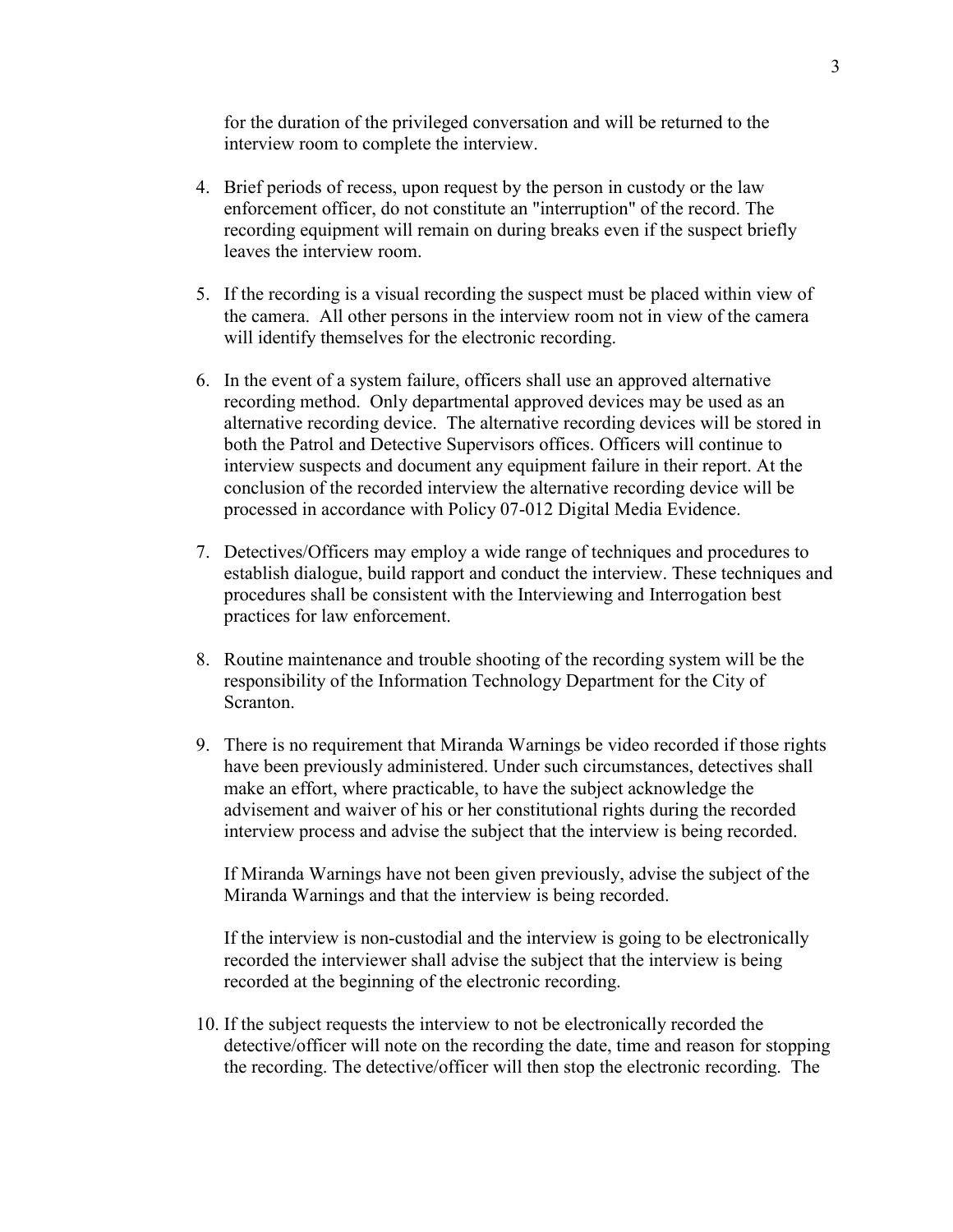detective/officer will document the subject's request to stop the recording in the police report.

- 11. Under no circumstances will detectives/officers engage in any of the following conduct in an effort to obtain a statement from a suspect:
	- a. Physical abuse
	- b. Deprivation of physical needs
	- c. Promises of reduced sentencing or leniency
	- d. Threats of stricter penalties for failure to give a statement
- 12. When conducting a custodial interview in an interview room at Scranton Police Headquarters the interview room will be considered a temporary holding facility. Use of the interview room for that custodial interview shall be governed by Policy 08-020 Temporary Holding / Cell Areas.
	- a. Detectives/Officers conducting a custodial interview, regardless of the location, shall do a thorough search of the person prior to entering an interview room.
	- b. Detectives/Officers conducting a non-custodial interview should ask the person if they have any weapons prior to entering an interview room. It may be necessary for officers, at their discretion, to conduct a "frisk" or "patdown" of a person under certain circumstances.
	- c. Detectives/Officers shall secure their weapons in a secured location prior to conducting a custodial interview in an interview room.
	- d. Detectives/Officers shall possess a portable radio to summon assistance if necessary.
- C. Retrieval and Dissemination of Recordings
	- 1. The designated custodian of the recordings or his/her designee shall be responsible for managing all recordings stored in the secure server vault in accordance with Policy 07-012 Digital Media Evidence.
	- 2. The lead detective/officer shall notify the designated custodian of the recordings of a recorded interview and request the interview be tagged as evidence. At the request of the lead detective/officer, the designated custodian of the recordings shall provide copies of recorded interviews. The designated custodian of the recordings shall then write a supplement report to the requested case indicating what files were copied, what media they were downloaded to, how many copies were made and who the copies were given to.
	- 3. All recorded interviews remain the property of the Scranton Police Department and any unauthorized copying or distribution of a recorded interview is prohibited. An electronically recorded interview will be released externally only